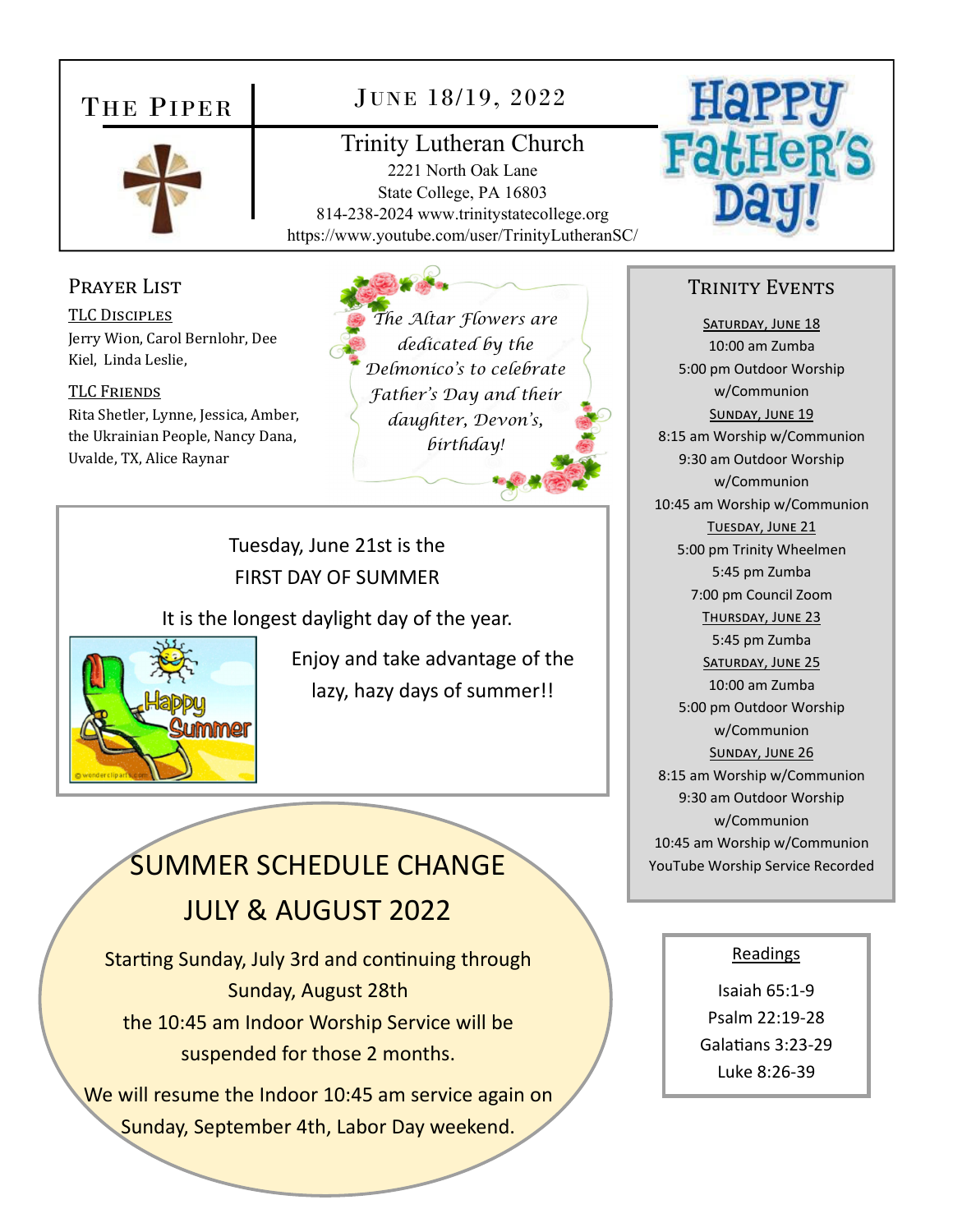# *From the Pastor's Desk*

June 18-19 2022

Dear Beloved of God,

Thank you! Thank you! Thank you! I wish I could find stronger words! I deeply appreciate all the planning and work done to celebrate my 40<sup>th</sup> Anniversary of Ordination! I did not know what to expect, secrets were kept quite well! It was not at all what I expected, to the contrary the event exceeded my wildest dreams! The western theme should not have surprised me, but it did and y'all stuck to it all the way through, partners!

I think of the words of St. Paul to the beloved of God in Philippi at the beginning of his letter to them:

I thank my God every time I remember you. In all my prayers for all of you, I always pray with joy because of your partnership in the gospel from the first day until now, being confident of this, that he who began a good work in you will carry it on to completion until the day of Christ Jesus. (1:3-6)

Trinity has become and is an amazing community of faith! No, not everyone finds a place here, we may not be able to offer what they are looking for, but we do our best to be open and inclusive! It has been an honor and blessing to not only serve as your pastor, but to be able to raise our family in this community. You have helped form the next generation of disciples who have grown up here and moved away. This is a key way for us to help spread the gospel, but to also send out healthy followers of Jesus.

God is doing a great work in our midst, and I rejoice that we all can be part of it. My heartfelt thanks for those who were able to attend either the worship or the dinner or both. What a surprising number came out.

I will enjoy using the knives for years to come, thinking of the people of Trinity every time I do use them. I will enjoy the various beverages some of you gave me. The monetary gifts will be used for something special. Above all, I thank you for the memory of that special day, the glow of which I am still basking in!

May God continue to bless all of you who are Trinity Lutheran Church, working in us that which is well pleasing in his sight!

Your servant in Christ,

Pastor Ron

Pastor Ron